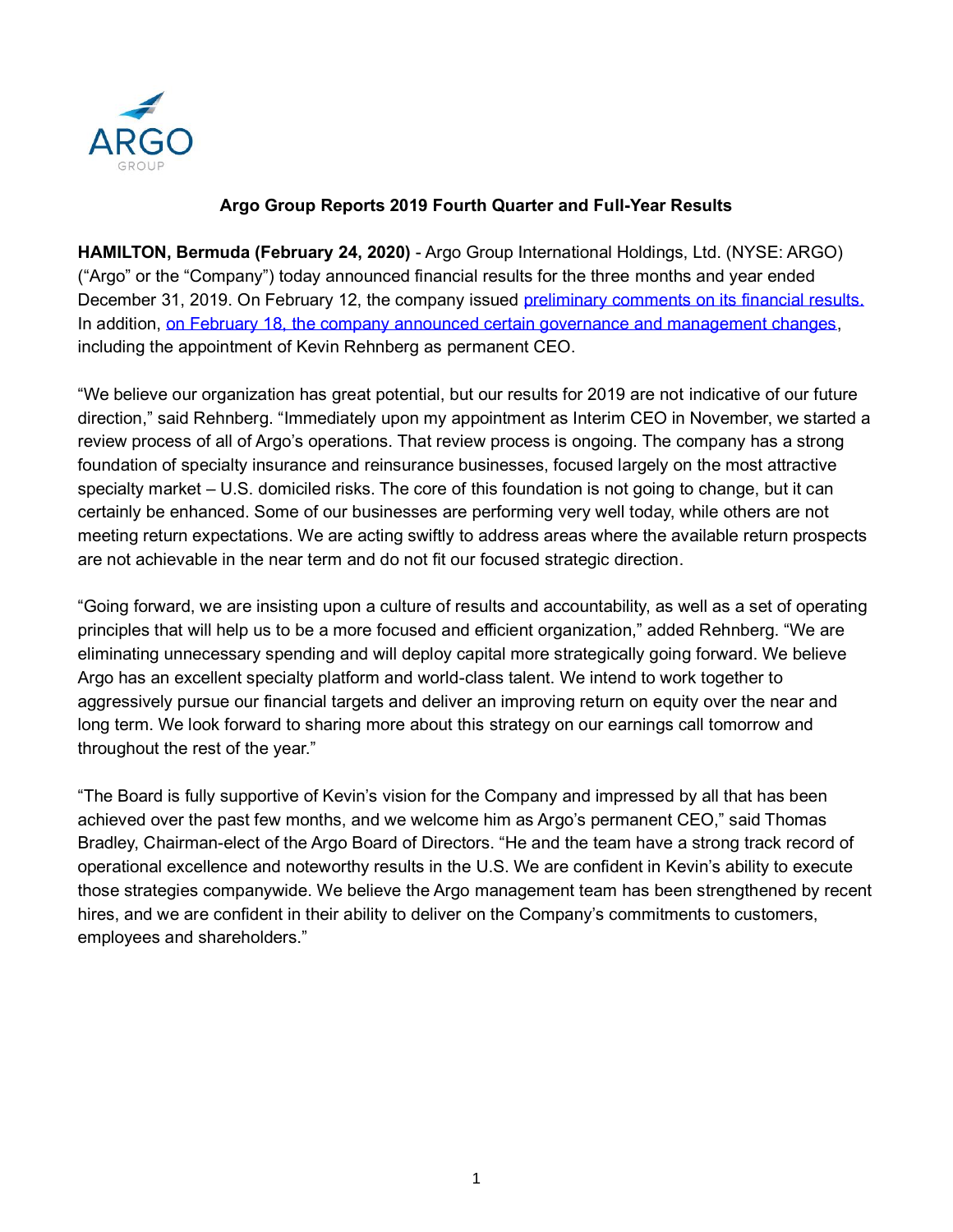# **Segment Overview – U.S. Operations**

- Gross written premiums in the 2019 fourth quarter of \$465.1 million increased \$38.3 million or 9% compared to the 2018 fourth quarter. The overall increase reflects an improving rate environment, continued focus on execution of strategic growth plans and digital initiatives, while still executing on appropriate risk selection and exposure management actions.
- Net earned premiums in the 2019 fourth quarter of \$271.1 million were consistent with the 2018 fourth quarter net earned premiums of \$271.3 million. The change in net earned premiums relative to the growth in gross written premiums is due to the ongoing strategic use of reinsurance programs as part of overall risk management initiatives and a one-time ceded premium adjustment of \$22 million.
- The loss ratio for the 2019 fourth quarter was 71.6%, compared to 59.0% for the 2018 fourth quarter. The current accident year ex-CAT loss ratio for the 2019 fourth quarter was 62.2%, compared to 58.0% for the 2018 fourth quarter. The 4.2 point increase in the current accident year ex-CAT loss ratio was driven by increases in the Liability, Professional, and Property lines loss ratios.
- Net unfavorable prior accident year reserve development for the 2019 fourth quarter was \$25.5 million. The unfavorable prior accident year reserve development is related primarily to Liability lines, and to a lesser extent Property and Professional lines. These increases were partially offset by favorable prior year development in Specialty lines.
- The expense ratio for the 2019 fourth quarter was 33.2%, compared to 33.0% for the fourth quarter of 2018, a 0.2 point increase. The modest increase in the 2019 fourth quarter expense ratio reflected the ceded premium adjustment mentioned previously, as well as an increase in the acquisition expense ratio due to business mix.

# **Segment Overview – International Operations**

- Gross written premiums in the 2019 fourth quarter of \$247.6 million decreased 10% compared to the 2018 fourth quarter. The decrease reflects the effects of planned remedial underwriting actions, including the termination of certain programs and classes of business that did not meet our financial objectives. These planned reductions were partially offset by continued rate increases and targeted growth in select markets.
- Net earned premiums in the 2019 fourth quarter of \$154.6 million decreased \$26.5 million or 14.6% from the 2018 fourth quarter. The net earned premium declines in the quarter were due to the ongoing strategic use of reinsurance programs and an increased use of third-party capital, most notably within Property Reinsurance lines.
- The loss ratio for the 2019 fourth quarter was 100.3%, compared to 66.0% for the 2018 fourth quarter. The current accident year ex-CAT loss ratio for the 2019 fourth quarter was 72.0%, compared to 60.4% for the 2018 fourth quarter. The increase in the current accident year ex-CAT loss ratio reflected a change in actuarial estimates based on a more frequent occurrence of attritional and large losses across most divisions in our Syndicate 1200 operation and the recalibration of the current accident year based on prior accident year reserve adjustments.
- Net unfavorable prior accident year reserve development for the 2019 fourth quarter was \$40.9 million. The current quarter reserve movements were primarily the result of new information received relating to claims trends across various lines of business, the resolution and/or notification of several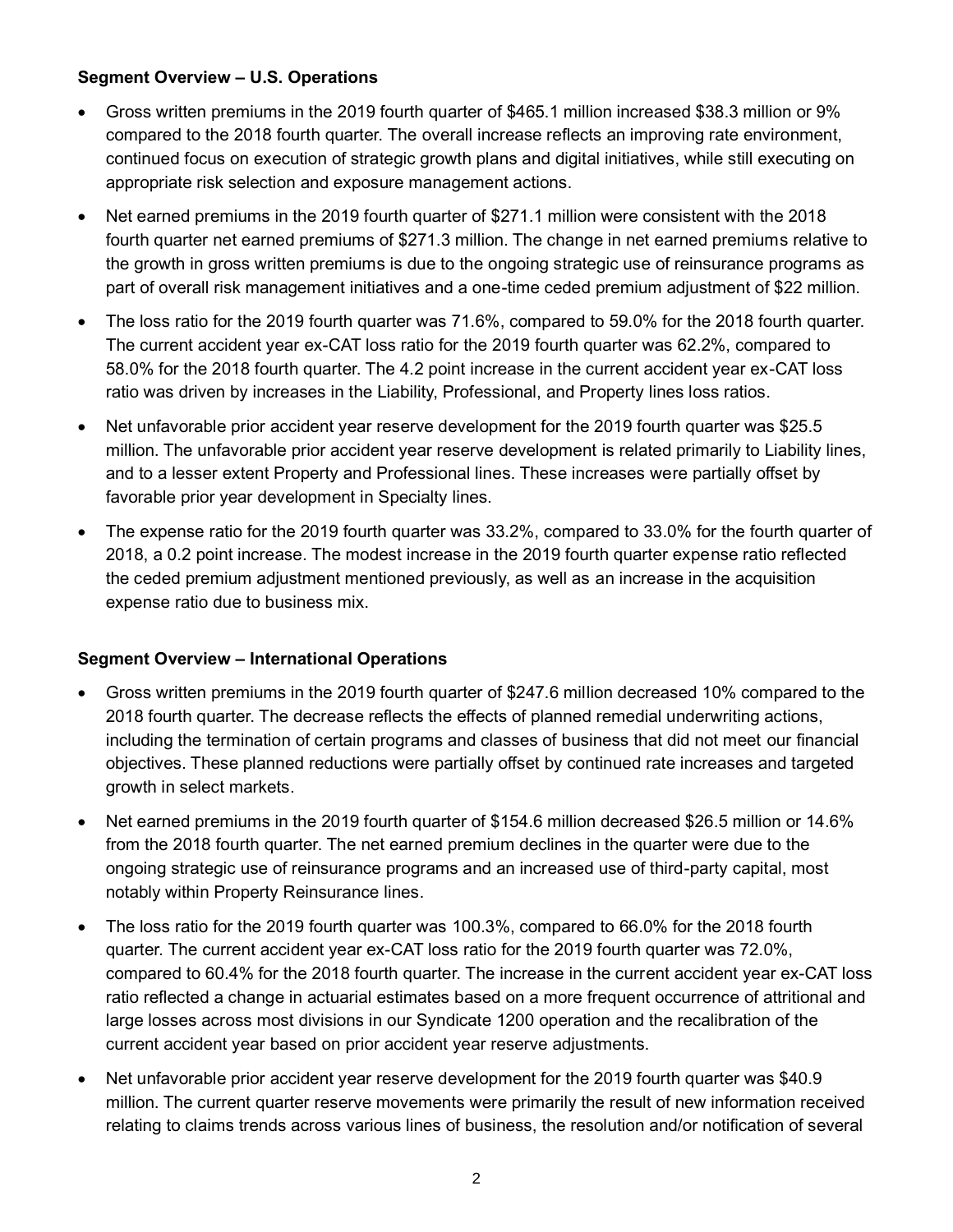large losses, as well as businesses previously exited or where we have taken aggressive underwriting actions to improve profitability.

- Catastrophe losses incurred for the 2019 fourth quarter were \$3.1 million, which primarily related to Typhoon Hagibis in Japan.
- The expense ratio for the 2019 fourth quarter was 48.8% compared to 38.5% in the prior year quarter. The increased expense ratio related to continued investments in technology and digital initiatives, severance costs associated with the exit of certain businesses, retention of certain costs previously allocated to third-party capital providers and the noted reduction of net earned premiums.
- During the fourth quarter of 2019, results for International included a goodwill impairment charge of approximately \$16 million related to Argo's European business unit. This was a result of an ongoing strategic review and recent operating results of this business unit.

# **Other Corporate Expense**

During the year ended December 31, 2019, we incurred costs associated with a number of activities that began with first quarter proxy solicitation efforts and shareholder engagement. The costs associated with these and other activities, which include responding to a subpoena from the U.S. Securities and Exchange Commission, a separation agreement with our former CEO, and exiting certain contractual obligations related to sponsorships, aviation and other corporate assets, are recorded as "Other corporate expenses" in the consolidated financial highlights. In the fourth quarter of 2019, Other corporate expenses were \$25.9 million. There were no comparable costs incurred during the 2018 fourth quarter.

# **Investor Conference Call**

Argo Group management will conduct an investor conference call starting at 11 a.m. EST on Tuesday, February 25, 2020.

A live webcast of the conference call can be accessed at [https://services.choruscall.com/links/argo200225.html.](https://services.choruscall.com/links/argo200225.html) Participants in the U.S. can access the call by dialing (877) 291-5203. Callers dialing from outside the U.S. can access the call by dialing (412) 902- 6610. Please ask the operator to be connected to the Argo Group earnings call.

A webcast replay will be available shortly after the live conference call and can be accessed at [https://services.choruscall.com/links/argo200225.html.](https://services.choruscall.com/links/argo200225.html) A telephone replay of the conference call will be available through March 3, 2020, to callers in the U.S. by dialing (877) 344-7529 (conference 10139284). Callers dialing from outside the U.S. can access the telephone replay by dialing (412) 317-0088 (conference 10139284).

> - more - (financial tables follow)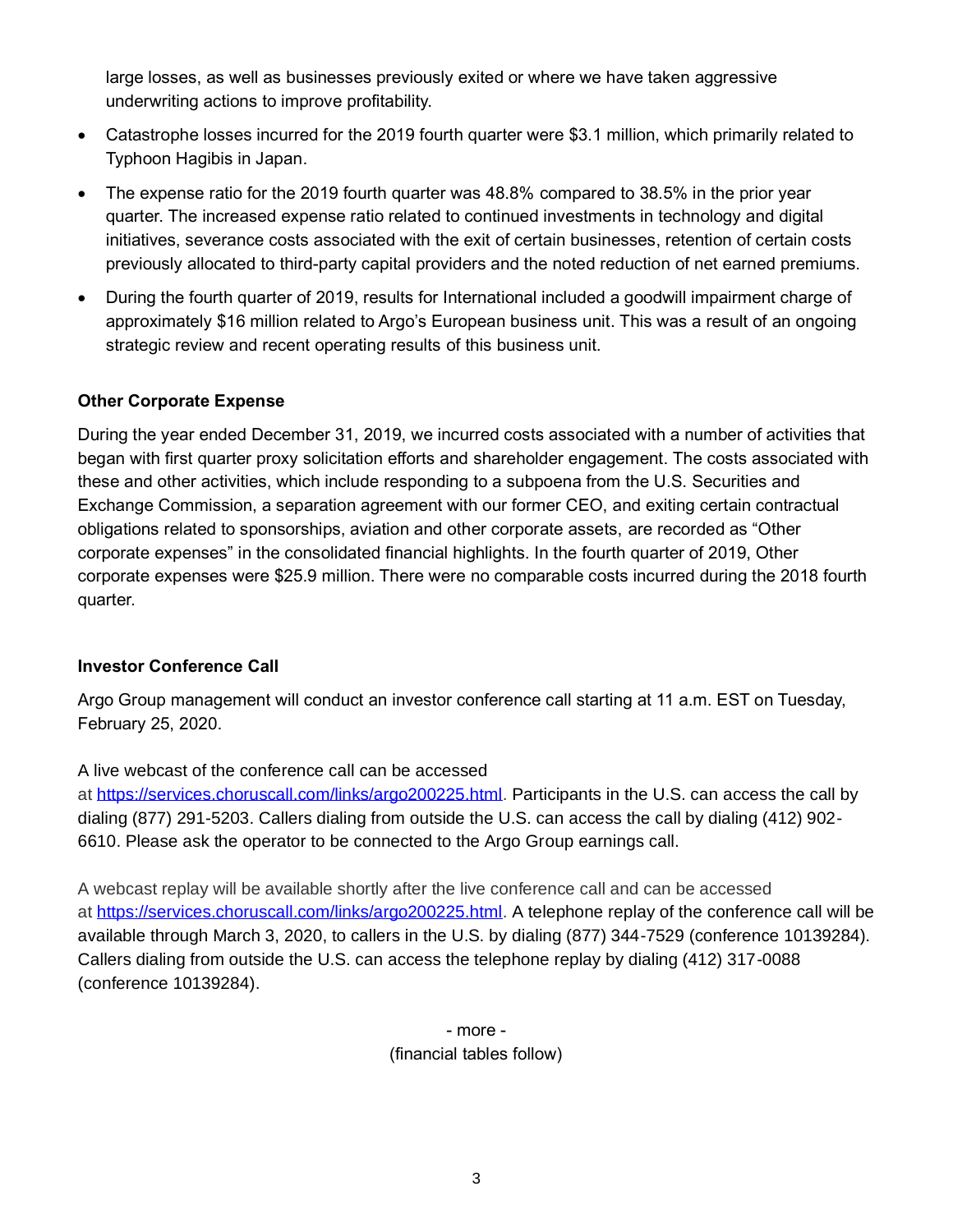# **ARGO GROUP INTERNATIONAL HOLDINGS, LTD. CONSOLIDATED BALANCE SHEETS**

(in millions, except per share amounts)

|                                                  |                           | December 31, | December 31,                        |
|--------------------------------------------------|---------------------------|--------------|-------------------------------------|
|                                                  |                           | 2019         | 2018                                |
|                                                  |                           | (unaudited)  |                                     |
| <b>Assets</b>                                    |                           |              |                                     |
| <b>Total investments</b>                         | \$                        | 5,099.4 \$   | 4,787.0                             |
| Cash                                             |                           | 137.8        | 139.2                               |
| Accrued investment income                        |                           | 25.7         | 27.2                                |
| <b>Receivables</b>                               |                           | 3,792.8      | 3,338.2                             |
| Goodwill and intangible assets                   |                           | 253.2        | 270.5                               |
| Deferred acquisition costs, net                  |                           | 160.2        | 167.3                               |
| Ceded unearned premiums                          |                           | 545.0        | 457.7                               |
| Other assets                                     |                           | 500.4        | 371.1                               |
| <b>Total assets</b>                              | \$                        | 10,514.5 \$  | 9,558.2                             |
|                                                  |                           |              |                                     |
| <b>Liabilities and Shareholders' Equity</b>      |                           |              |                                     |
| Reserves for losses and loss adjustment expenses | $\boldsymbol{\mathsf{S}}$ | $5,157.6$ \$ | 4,654.6                             |
| Unearned premiums                                |                           | 1,410.9      | 1,300.9                             |
| Ceded reinsurance payable, net                   |                           | 1,203.1      | 970.5                               |
| Senior unsecured fixed rate notes                |                           | 140.0        | 139.8                               |
| Other indebtedness                               |                           | 181.3        | 183.4                               |
| Junior subordinated debentures                   |                           | 257.4        | 257.0                               |
| <b>Other liabilities</b>                         |                           | 383.1        | 305.3                               |
| <b>Total liabilities</b>                         |                           | 8,733.4      | 7,811.5                             |
|                                                  |                           |              |                                     |
| Total shareholders' equity                       |                           | 1,781.1      | 1,746.7                             |
| Total liabilities and shareholders' equity       | \$                        | 10,514.5 \$  | 9,558.2                             |
|                                                  |                           |              |                                     |
| Book value per common share                      | \$                        | 51.80        | $\boldsymbol{\mathcal{S}}$<br>51.43 |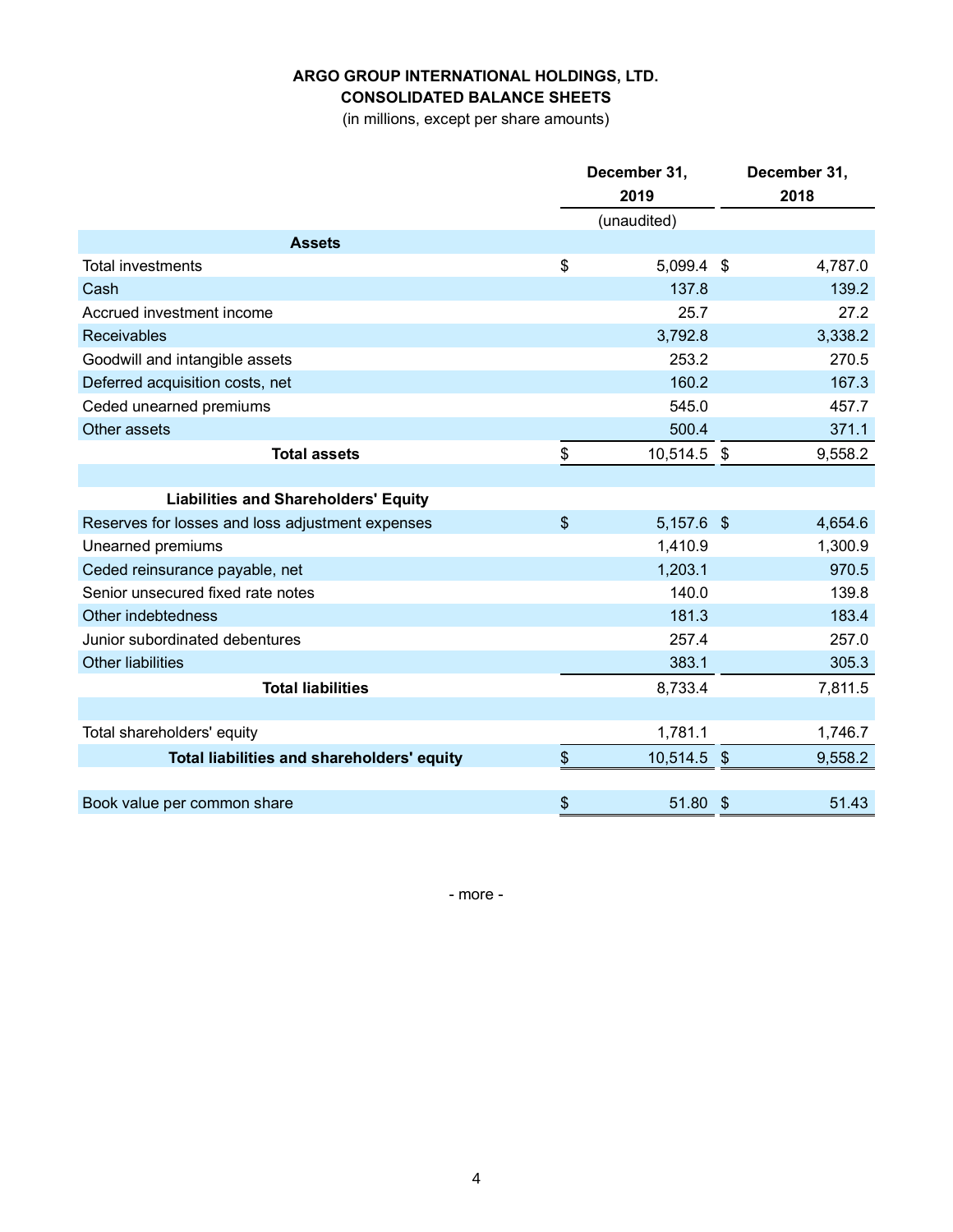# **ARGO GROUP INTERNATIONAL HOLDINGS, LTD. FINANCIAL HIGHLIGHTS**

**CONSOLIDATED**

(in millions, except per share amounts)

(unaudited)

|                                                  |                | <b>Three Months Ended</b> |              |               | <b>Year Ended</b> |               |         |  |  |
|--------------------------------------------------|----------------|---------------------------|--------------|---------------|-------------------|---------------|---------|--|--|
|                                                  |                | December 31,              |              |               | December 31,      |               |         |  |  |
|                                                  |                | 2019                      | 2018         |               | 2019              |               | 2018    |  |  |
| Gross written premiums                           | $\mathfrak{S}$ | 712.8                     | \$<br>702.0  | $\frac{1}{2}$ | 3,129.2           | $\frac{1}{2}$ | 2,955.2 |  |  |
| Net written premiums                             |                | 399.4                     | 424.5        |               | 1,754.4           |               | 1,765.5 |  |  |
|                                                  |                |                           |              |               |                   |               |         |  |  |
| Earned premiums                                  |                | 425.8                     | 452.4        |               | 1,729.5           |               | 1,731.7 |  |  |
| Net investment income                            |                | 34.2                      | 29.4         |               | 151.1             |               | 133.1   |  |  |
| Fee and other income                             |                | 2.8                       | 1.8          |               | 9.1               |               | 9.0     |  |  |
| Net realized investment gains (losses):          |                |                           |              |               |                   |               |         |  |  |
| Net realized investment gains                    |                | 120.5                     | 2.0          |               | 120.8             |               | 33.1    |  |  |
| Change in fair value of equity securities        |                | (98.8)                    | (83.0)       |               | (40.8)            |               | (105.1) |  |  |
| Net realized investment gains (losses)           |                | 21.7                      | (81.0)       |               | 80.0              |               | (72.0)  |  |  |
| <b>Total revenue</b>                             |                | 484.5                     | 402.6        |               | 1,969.7           |               | 1,801.8 |  |  |
| Losses and loss adjustment expenses              |                | 359.2                     | 280.6        |               | 1,220.7           |               | 1,040.8 |  |  |
| Underwriting, acquisition and insurance expenses |                | 180.2                     | 169.7        |               | 665.8             |               | 654.7   |  |  |
| Other corporate expenses                         |                | 25.9                      |              |               | 37.6              |               |         |  |  |
| Interest expense                                 |                | 8.3                       | 8.2          |               | 33.6              |               | 31.6    |  |  |
| Fee and other expense                            |                | 2.0                       | 1.6          |               | 5.8               |               | 7.1     |  |  |
| Foreign currency exchange (gains) loss           |                | (3.4)                     | 2.2          |               | (9.6)             |               | (0.1)   |  |  |
| Impairment of goodwill                           |                | 15.6                      |              |               | 15.6              |               |         |  |  |
| Total expenses                                   |                | 587.8                     | 462.3        |               | 1,969.5           |               | 1,734.1 |  |  |
| (Loss) income before income taxes                |                | (103.3)                   | (59.7)       |               | 0.2               |               | 67.7    |  |  |
| Income tax provision (benefit)                   |                |                           | (16.1)       |               | 8.6               |               | 4.1     |  |  |
| Net (loss) income                                | \$             | (103.3)                   | \$<br>(43.6) | \$            | (8.4)             | \$            | 63.6    |  |  |
|                                                  |                |                           |              |               |                   |               |         |  |  |
| Net (loss) income per common share (basic)       | \$             | (3.01)                    | \$<br>(1.29) | \$            | (0.25)            | \$            | 1.87    |  |  |
| Net (loss) income per common share (diluted)     | $\frac{1}{2}$  | (3.01)                    | \$<br>(1.29) | \$            | (0.25)            | \$            | 1.83    |  |  |
| Weighted average common shares:                  |                |                           |              |               |                   |               |         |  |  |
| <b>Basic</b>                                     |                | 34.3                      | 33.9         |               | 34.2              |               | 33.9    |  |  |
| <b>Diluted</b>                                   |                | 34.3                      | 33.9         |               | 34.2              |               | 34.7    |  |  |
| Loss ratio                                       |                | 84.4%                     | 62.0%        |               | 70.6%             |               | 60.1%   |  |  |
| Expense ratio $(1)$                              |                | 42.3%                     | 37.5%        |               | 38.5%             |               | 37.8%   |  |  |
| <b>GAAP</b> combined ratio                       |                | 126.7%                    | 99.5%        |               | 109.1%            |               | 97.9%   |  |  |
| CAY ex-CAT combined ratio (2)                    |                | 107.9%                    | 95.6%        |               | 99.1%             |               | 95.4%   |  |  |
|                                                  |                |                           |              |               |                   |               |         |  |  |

(1) The expense ratio is calculated as "Underwriting, acquisition and insurance expense" divided by "Earned premiums".

(2) For purposes of calculating these ratios, net earned premiums were adjusted to exclude outward reinstatement premium adjustments of \$0.9 million and \$0.8 million for the three months and year ended December 31, 2019, and \$9.4 million and \$9.0 million for the three months and year ended December 31, 2018.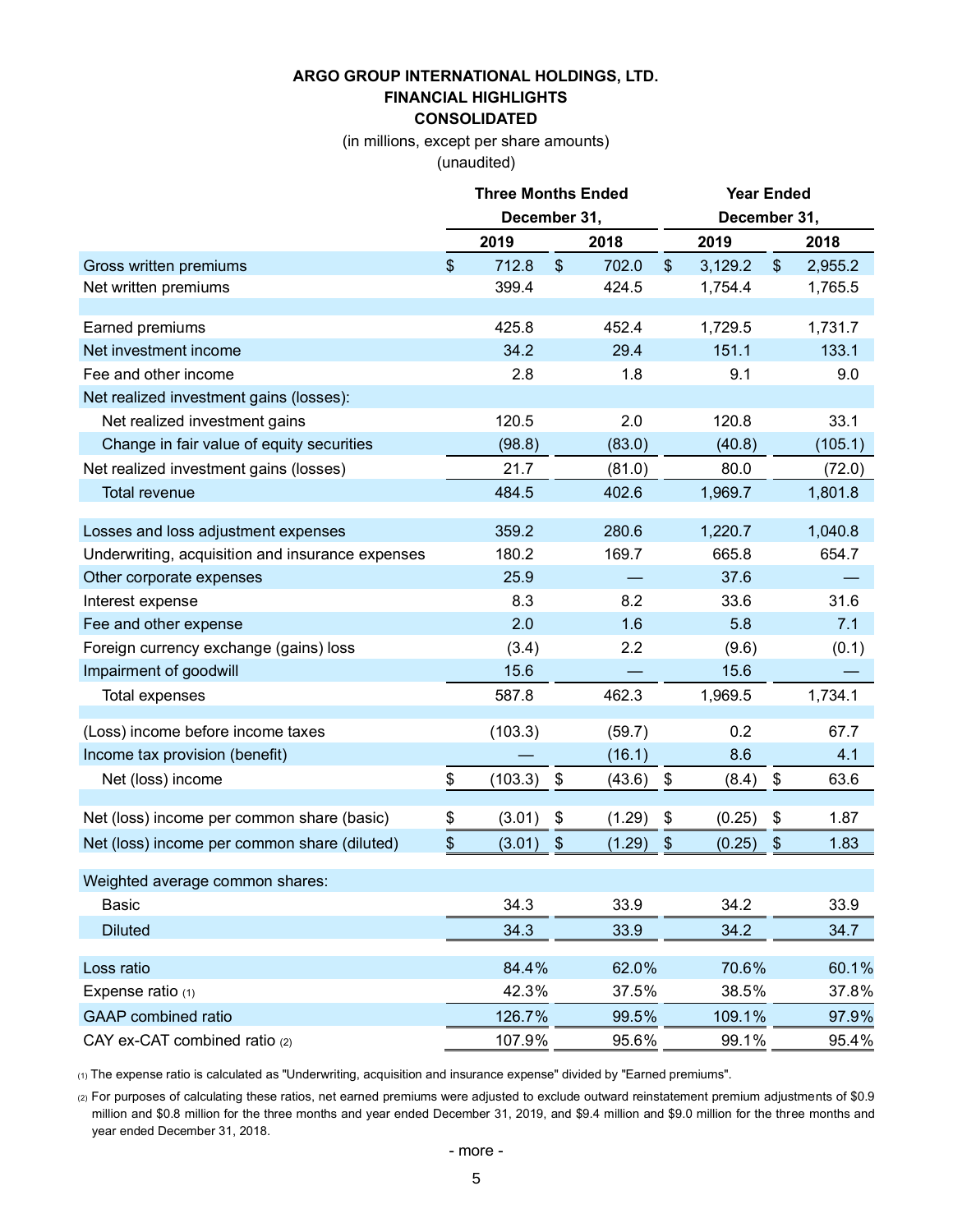# **ARGO GROUP INTERNATIONAL HOLDINGS, LTD.**

# **SEGMENT DATA**

(in millions) (unaudited)

|                                 | <b>Three Months Ended</b> |              |               |        |                   | <b>Year Ended</b> |               |         |  |
|---------------------------------|---------------------------|--------------|---------------|--------|-------------------|-------------------|---------------|---------|--|
|                                 |                           | December 31, |               |        |                   | December 31,      |               |         |  |
|                                 |                           | 2019         |               | 2018   |                   | 2019              |               | 2018    |  |
| <b>U.S. Operations</b>          |                           |              |               |        |                   |                   |               |         |  |
| Gross written premiums          | \$                        | 465.1        | \$            | 426.8  | \$                | 1,859.3           | $\frac{1}{2}$ | 1,692.2 |  |
| Net written premiums            |                           | 262.1        |               | 259.5  |                   | 1,166.1           |               | 1,125.7 |  |
| Earned premiums                 |                           | 271.1        |               | 271.3  |                   | 1,119.7           |               | 1,078.9 |  |
|                                 |                           |              |               |        |                   |                   |               |         |  |
| Underwriting (loss) income      |                           | (13.0)       |               | 21.7   |                   | 60.6              |               | 95.9    |  |
| Net investment income           |                           | 19.9         |               | 18.2   |                   | 100.0             |               | 82.9    |  |
| Interest expense                |                           | (5.0)        |               | (4.3)  |                   | (20.5)            |               | (16.2)  |  |
| Fee expense, net                |                           | (1.1)        |               | (1.0)  |                   | (1.0)             |               | (1.2)   |  |
| Net income before taxes         | \$                        | 0.8          | \$            | 34.6   | \$                | 139.1             | \$            | 161.4   |  |
| Loss ratio                      |                           | 71.6%        |               | 59.0%  |                   | 61.7%             |               | 58.2%   |  |
| Expense ratio $(1)$             |                           | 33.2%        |               | 33.0%  |                   | 32.9%             |               | 32.9%   |  |
| <b>GAAP</b> combined ratio      |                           | 104.8%       |               | 92.0%  |                   | 94.6%             |               | 91.1%   |  |
| CAY ex-CAT combined ratio (2)   |                           | 95.4%        |               | 90.0%  |                   | 91.9%             |               | 91.0%   |  |
|                                 |                           |              |               |        |                   |                   |               |         |  |
| <b>International Operations</b> |                           |              |               |        |                   |                   |               |         |  |
| Gross written premiums          | \$                        | 247.6        | \$            | 275.2  |                   | \$1,269.7         | \$            | 1,262.7 |  |
| Net written premiums            |                           | 137.2        |               | 165.0  |                   | 588.1             |               | 639.5   |  |
| Earned premiums                 |                           | 154.6        |               | 181.1  |                   | 609.6             |               | 652.5   |  |
|                                 |                           |              |               |        |                   |                   |               |         |  |
| Underwriting (loss) income      |                           | (75.9)       |               | (8.1)  |                   | (158.9)           |               | 6.4     |  |
| Net investment income           |                           | 12.9         |               | 7.3    |                   | 44.2              |               | 32.9    |  |
| Interest expense                |                           | (2.6)        |               | (2.4)  |                   | (11.0)            |               | (9.3)   |  |
| Fee income, net                 |                           | 1.9          |               | 1.2    |                   | 4.3               |               | 2.9     |  |
| Impairment of goodwill          |                           | (15.6)       |               |        |                   | (15.6)            |               |         |  |
| Net (loss) income before taxes  | \$                        | (79.3)       | $\frac{1}{2}$ | (2.0)  | $\boldsymbol{\$}$ | (137.0)           | $\frac{1}{2}$ | 32.9    |  |
| Loss ratio                      |                           | 100.3%       |               | 66.0%  |                   | 85.0%             |               | 61.3%   |  |
| Expense ratio (1)               |                           | 48.8%        |               | 38.5%  |                   | 41.0%             |               | 37.7%   |  |
| <b>GAAP</b> combined ratio      |                           | 149.1%       |               | 104.5% |                   | 126.0%            |               | 99.0%   |  |
| CAY ex-CAT combined ratio (3)   |                           | 120.6%       |               | 98.5%  |                   | 104.7%            |               | 94.6%   |  |

(1) The expense ratio is calculated as "Underwriting, acquisition and insurance expense" divided by "Earned premiums".

(2) For purposes of calculating these ratios, net earned premiums were adjusted to exclude outward reinstatement premium adjustments of \$7.7 million for both the three months and year ended December 31, 2018.

(3) For purposes of calculating these ratios, net earned premiums were adjusted to exclude outward reinstatement premium adjustments of \$0.9 million and \$0.8 million for the three months and year ended December 31, 2019, and \$1.7 million and \$1.3 million for the three months and year ended December 31, 2018.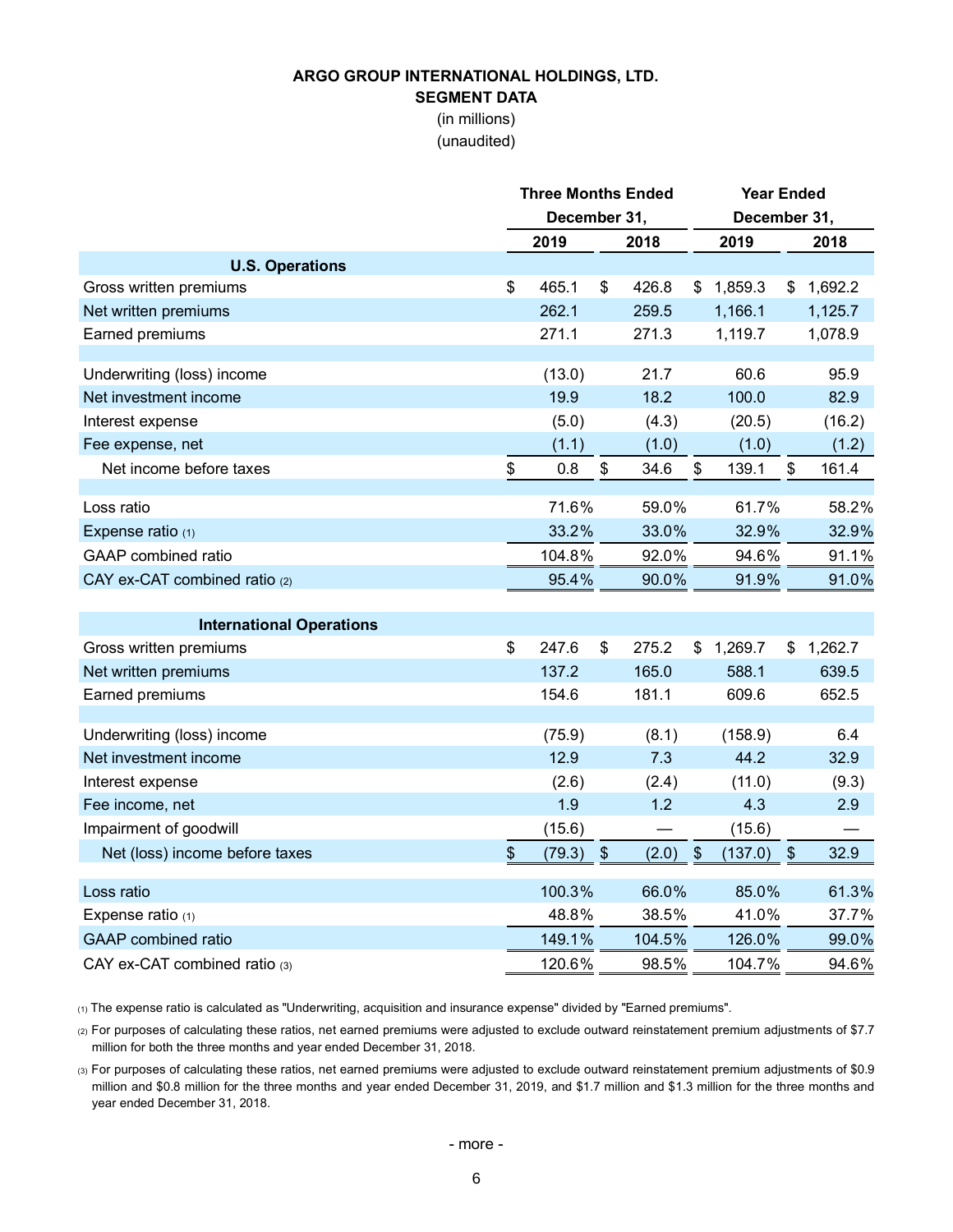#### **ARGO GROUP INTERNATIONAL HOLDINGS, LTD. RECONCILIATION OF LOSS RATIOS**

(unaudited)

|                                              | <b>Three Months Ended</b> |         | <b>Year Ended</b> |        |  |
|----------------------------------------------|---------------------------|---------|-------------------|--------|--|
|                                              | December 31,              |         | December 31,      |        |  |
|                                              | 2019                      | 2018    | 2019              | 2018   |  |
| <b>U.S. Operations</b>                       |                           |         |                   |        |  |
| Loss ratio                                   | 71.6 %                    | 59.0 %  | 61.7 %            | 58.2 % |  |
| Prior accident year loss reserve development | (9.4)%                    | 2.2%    | (1.4)%            | 1.9 %  |  |
| Catastrophe losses                           | $-$ %                     | (3.2)%  | (1.3)%            | (1.8)% |  |
| CAY ex-CAT loss ratio (1)                    | 62.2 %                    | 58.0 %  | 59.0 %            | 58.3 % |  |
|                                              |                           |         |                   |        |  |
| <b>International Operations</b>              |                           |         |                   |        |  |
| Loss ratio                                   | 100.3 %                   | 66.0 %  | 85.0 %            | 61.3 % |  |
| Prior accident year loss reserve development | (26.3)%                   | 4.8 %   | $(18.1)\%$        | 1.5%   |  |
| Catastrophe losses                           | (2.0)%                    | (10.4)% | (3.2)%            | (5.8)% |  |
| CAY ex-CAT loss ratio (2)                    | 72.0 %                    | 60.4 %  | 63.7 %            | 57.0 % |  |
|                                              |                           |         |                   |        |  |
| <b>Consolidated</b>                          |                           |         |                   |        |  |
| Loss ratio                                   | 84.4 %                    | 62.0 %  | 70.6 %            | 60.1 % |  |
| Prior accident year loss reserve development | (17.9)%                   | 3.0%    | $(8.0)\%$         | 1.0%   |  |
| Catastrophe losses                           | (0.8)%                    | (6.1)%  | (2.0)%            | (3.3)% |  |
| CAY ex-CAT loss ratio $(3)$                  | 65.7 %                    | 58.9 %  | 60.6 %            | 57.8 % |  |

(1) For purposes of calculating these ratios, net earned premiums were adjusted to exclude outward reinstatement premium adjustments of \$7.7 million for both the three months and year ended December 31, 2018.

(2) For purposes of calculating these ratios, net earned premiums were adjusted to exclude outward reinstatement premium adjustments of \$0.9 million and \$0.8 million for the three months and year ended December 31, 2019, and \$1.7 million and \$1.3 million for the three months and year ended December 31, 2018.

(3) For purposes of calculating these ratios, net earned premiums were adjusted to exclude outward reinstatement premium adjustments of \$0.9 million and \$0.8 million for the three months and year ended December 31, 2019, and \$9.4 million and \$9.0 million for the three months and year ended December 31, 2018.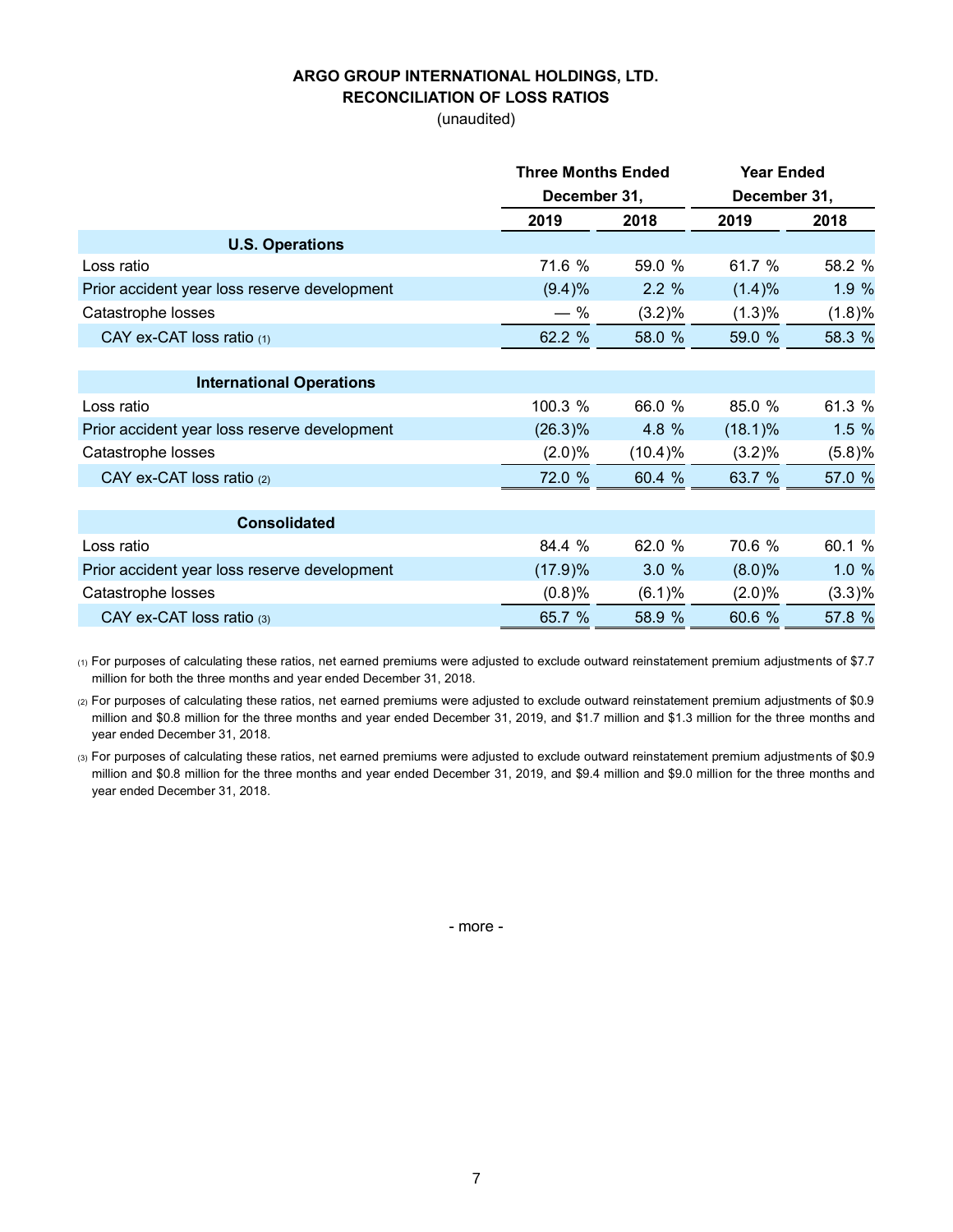### **ARGO GROUP INTERNATIONAL HOLDINGS, LTD. NET PRIOR-YEAR RESERVE DEVELOPMENT & CATASTROPHE LOSSES BY SEGMENT**

### (in millions) (unaudited)

|                                           | <b>Three Months Ended</b><br>December 31, |     |             | Year Ended<br>December 31, |  |        |
|-------------------------------------------|-------------------------------------------|-----|-------------|----------------------------|--|--------|
|                                           | 2019<br>2018                              |     |             |                            |  | 2018   |
| <b>Net Prior-Year Reserve Development</b> |                                           |     |             |                            |  |        |
| (Favorable)/Unfavorable                   |                                           |     |             |                            |  |        |
| U.S. Operations                           | \$<br>$25.5$ \$                           |     | $(6.0)$ \$  | 15.7 <sup>°</sup>          |  | (20.8) |
| <b>International Operations</b>           | 40.9                                      |     | (8.7)       | 110.4                      |  | (9.5)  |
| <b>Run-off Lines</b>                      | 10.1                                      |     | 0.8         | 12.0                       |  | 12.3   |
| Total net prior-year reserve development  | 76.5                                      | -\$ | $(13.9)$ \$ | 138.1                      |  | (18.0) |

|                                                                                         | <b>Three Months Ended</b><br>December 31, |                   | <b>Year Ended</b><br>December 31, |      |
|-----------------------------------------------------------------------------------------|-------------------------------------------|-------------------|-----------------------------------|------|
|                                                                                         | 2019                                      | 2018              | 2019                              | 2018 |
| <b>Catastrophe Losses</b>                                                               |                                           |                   |                                   |      |
| Catastrophe losses:                                                                     |                                           |                   |                                   |      |
| U.S. Operations                                                                         | \$<br>$0.1$ \$                            | $4.4 \text{ } $$  | $14.4 \text{ } $$                 | 15.6 |
| <b>International Operations</b>                                                         | 2.2                                       | 17.9              | 19.2                              | 37.3 |
| Total catastrophe losses                                                                | 2.3                                       | 22.3              | 33.6                              | 52.9 |
|                                                                                         |                                           |                   |                                   |      |
| CAT-related reinstatement premium adjustments:                                          |                                           |                   |                                   |      |
| U.S. Operations                                                                         |                                           | 7.7               |                                   | 7.7  |
| <b>International Operations</b>                                                         | 0.9                                       | 1.7               | 0.8                               | 1.3  |
| Total CAT-related reinstatement premium adjustments                                     | 0.9                                       | 9.4               | 0.8                               | 9.0  |
|                                                                                         |                                           |                   |                                   |      |
| Catastrophe losses, inclusive of CAT-related<br>reinstatement premium adjustments:      |                                           |                   |                                   |      |
| U.S. Operations                                                                         | 0.1                                       | 12.1              | 14.4                              | 23.3 |
| <b>International Operations</b>                                                         | 3.1                                       | 19.6              | 20.0                              | 38.6 |
| Total catastrophe losses, inclusive of CAT-related<br>reinstatement premium adjustments | \$<br>$3.2 \text{ } $$                    | 31.7 <sup>5</sup> | $34.4 \text{ } $$                 | 61.9 |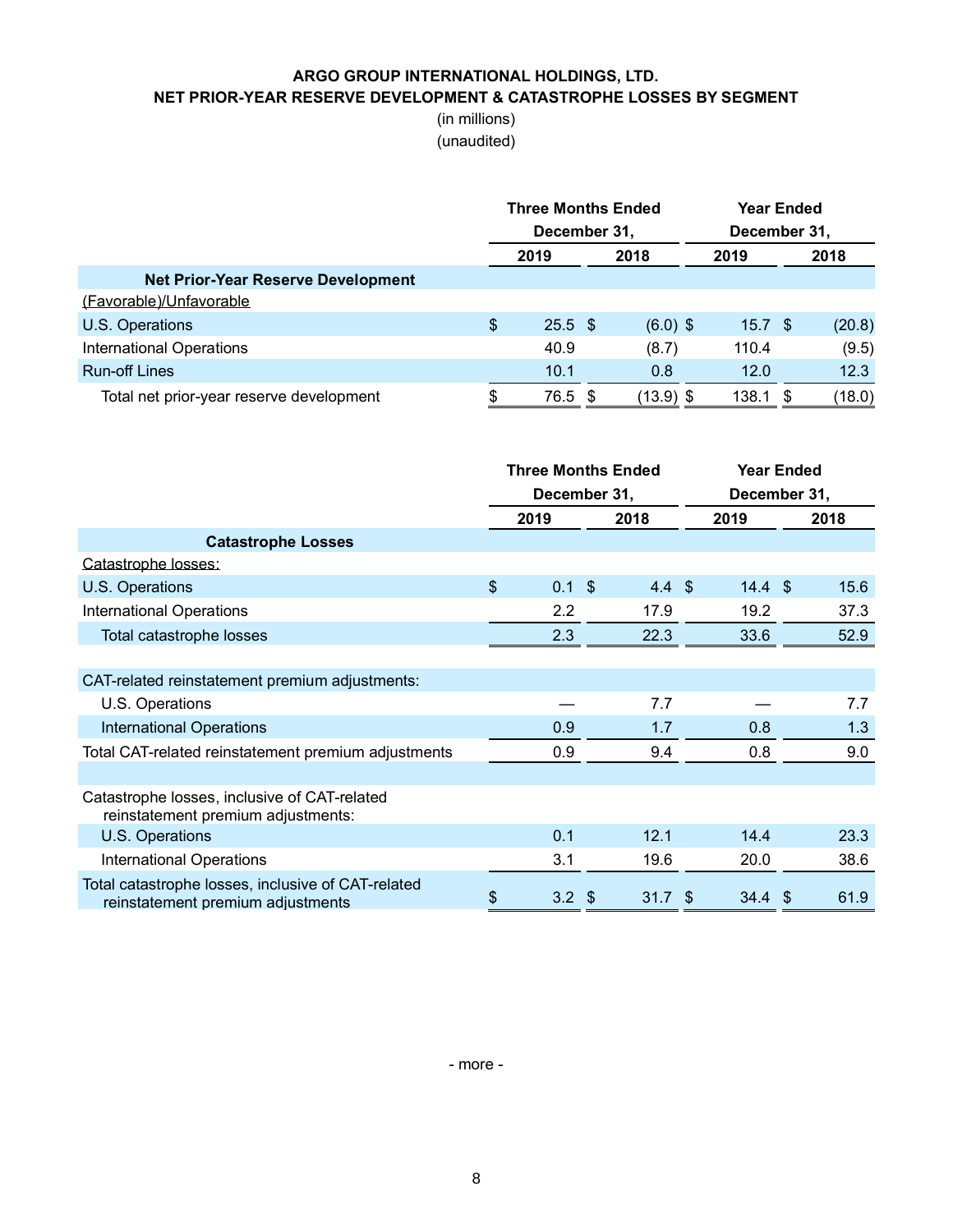# **ARGO GROUP INTERNATIONAL HOLDINGS, LTD. RECONCILIATION OF UNDERWRITING (LOSS) INCOME TO NET INCOME**

**CONSOLIDATED** (in millions)

(unaudited)

|                                        |               | <b>Three Months Ended</b> |             | Year Ended   |         |  |  |  |
|----------------------------------------|---------------|---------------------------|-------------|--------------|---------|--|--|--|
|                                        |               | December 31,              |             | December 31, |         |  |  |  |
|                                        |               | 2019                      | 2018        | 2019         | 2018    |  |  |  |
| Net (loss) income                      | $\frac{1}{2}$ | $(103.3)$ \$              | $(43.6)$ \$ | $(8.4)$ \$   | 63.6    |  |  |  |
| Add (deduct):                          |               |                           |             |              |         |  |  |  |
| Income tax provision (benefit)         |               |                           | (16.1)      | 8.6          | 4.1     |  |  |  |
| Net investment income                  |               | (34.2)                    | (29.4)      | (151.1)      | (133.1) |  |  |  |
| Net realized investment (gains) losses |               | (21.7)                    | 81.0        | (80.0)       | 72.0    |  |  |  |
| Fee and other income                   |               | (2.8)                     | (1.8)       | (9.1)        | (9.0)   |  |  |  |
| Interest expense                       |               | 8.3                       | 8.2         | 33.6         | 31.6    |  |  |  |
| Fee and other expense                  |               | 2.0                       | 1.6         | 5.8          | 7.1     |  |  |  |
| Foreign currency exchange (gains) loss |               | (3.4)                     | 2.2         | (9.6)        | (0.1)   |  |  |  |
| Other corporate expenses               |               | 25.9                      |             | 37.6         |         |  |  |  |
| Impairment of goodwill                 |               | 15.6                      |             | 15.6         |         |  |  |  |
| Underwriting (loss) income             | \$            | $(113.6)$ \$              | 2.1<br>\$   | $(157.0)$ \$ | 36.2    |  |  |  |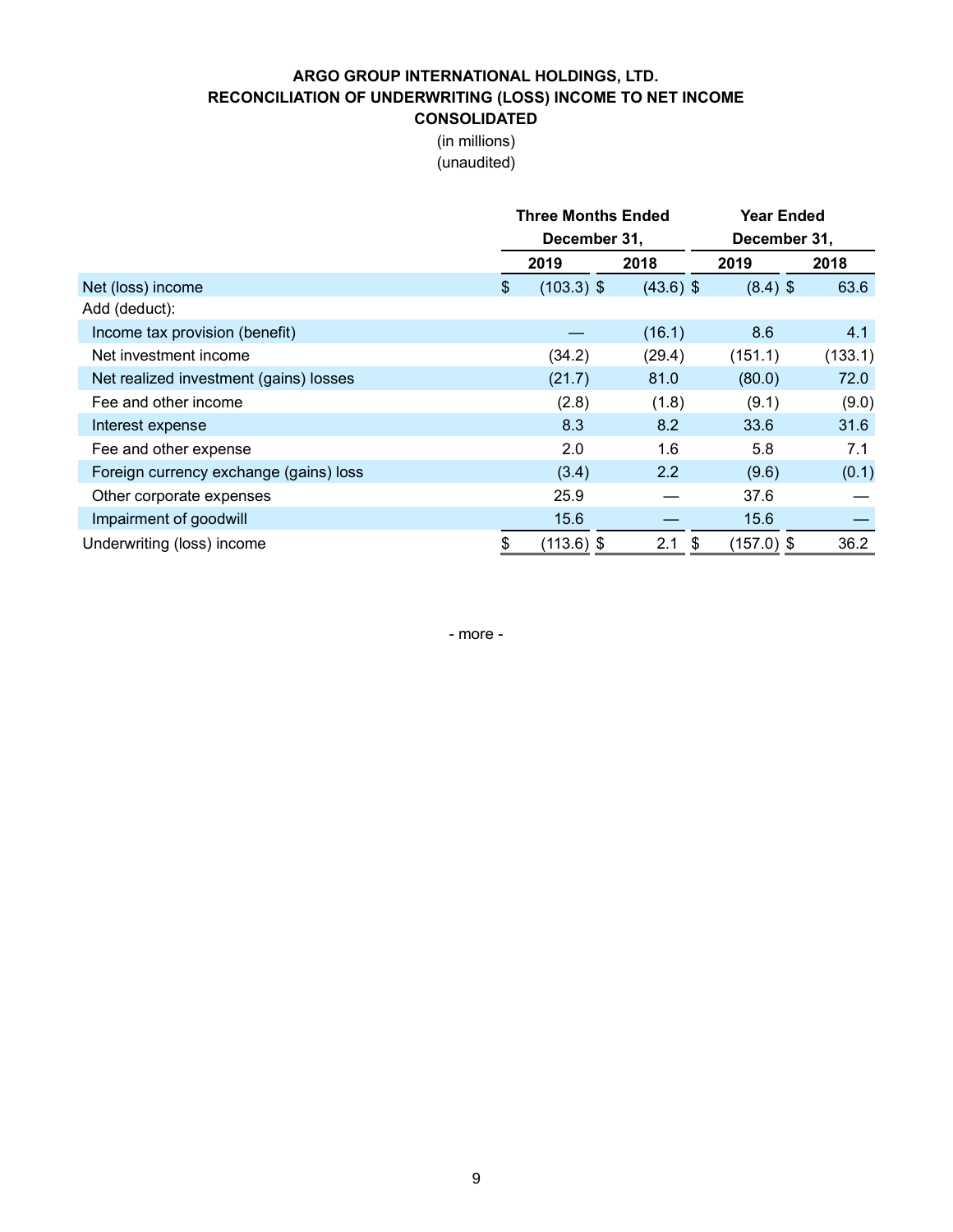# **ARGO GROUP INTERNATIONAL HOLDINGS, LTD. RECONCILIATION OF ADJUSTED OPERATING INCOME TO NET INCOME**

**CONSOLIDATED**

(in millions, except per share amounts)

(unaudited)

|                                                                |                | <b>Three Months Ended</b> |             | <b>Year Ended</b> |       |  |  |
|----------------------------------------------------------------|----------------|---------------------------|-------------|-------------------|-------|--|--|
|                                                                |                | December 31,              |             | December 31,      |       |  |  |
|                                                                |                | 2019                      | 2018        | 2019              | 2018  |  |  |
| Net (loss) income, as reported                                 | $\mathfrak{S}$ | $(103.3)$ \$              | $(43.6)$ \$ | $(8.4)$ \$        | 63.6  |  |  |
| Income tax provision (benefit)                                 |                |                           | (16.1)      | 8.6               | 4.1   |  |  |
| Net (loss) income, before taxes                                |                | (103.3)                   | (59.7)      | 0.2               | 67.7  |  |  |
| Add (deduct):                                                  |                |                           |             |                   |       |  |  |
| Net realized investment (gains) losses                         |                | (21.7)                    | 81.0        | (80.0)            | 72.0  |  |  |
| Foreign currency exchange (gains) loss                         |                | (3.4)                     | 2.2         | (9.6)             | (0.1) |  |  |
| Other corporate expenses                                       |                | 25.9                      |             | 37.6              |       |  |  |
| Impairment of goodwill                                         |                | 15.6                      |             | 15.6              |       |  |  |
| Adjusted operating (loss) income before taxes                  |                | (86.9)                    | 23.5        | (36.2)            | 139.6 |  |  |
| Income tax (benefit) provision, at assumed rate (1)            |                | (13.0)                    | 4.7         | (5.4)             | 27.9  |  |  |
| Adjusted operating (loss) income                               | \$             | $(73.9)$ \$               | 18.8<br>-\$ | $(30.8)$ \$       | 111.7 |  |  |
|                                                                |                |                           |             |                   |       |  |  |
| Adjusted operating (loss) income per common share<br>(diluted) | \$             | $(2.15)$ \$               | $0.55$ \$   | $(0.90)$ \$       | 3.22  |  |  |
|                                                                |                |                           |             |                   |       |  |  |
| Weighted average common shares, diluted                        |                | 34.3                      | 33.9        | 34.2              | 34.7  |  |  |

(1) For the purpose of calculating Adjusted Operating Income, assumed tax rates of 15% and 20% were used for the 2019 and 2018 periods, respectively.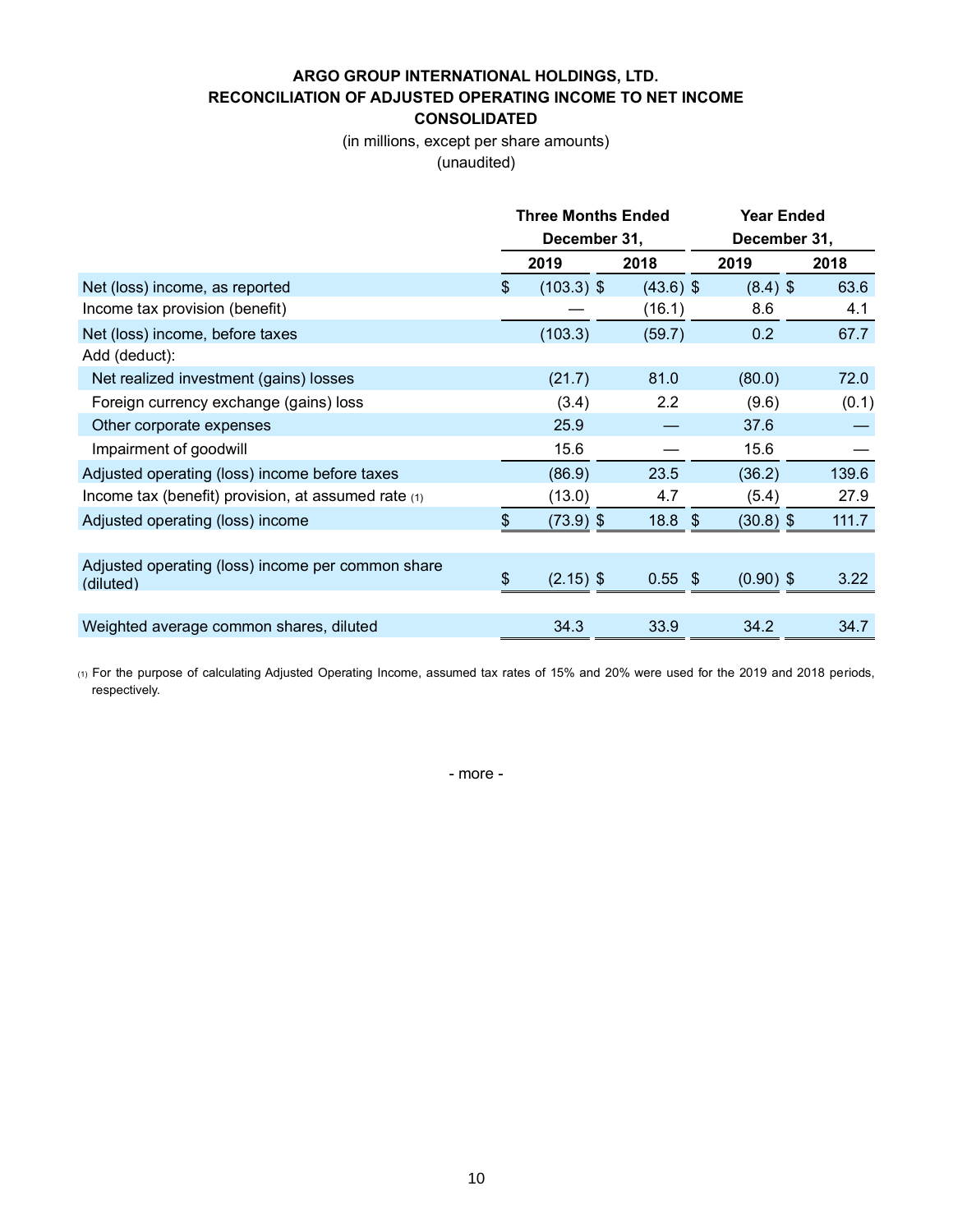### **ARGO GROUP INTERNATIONAL HOLDINGS, LTD. RECONCILIATION OF SEGMENT INCOME TO NET INCOME**

(in millions) (unaudited)

|                                            | <b>Three Months Ended</b><br>December 31, |                  |  |                   |      | <b>Year Ended</b><br>December 31, |        |
|--------------------------------------------|-------------------------------------------|------------------|--|-------------------|------|-----------------------------------|--------|
|                                            | 2018<br>2019                              |                  |  | 2019              | 2018 |                                   |        |
| Segment income (loss) before income taxes: |                                           |                  |  |                   |      |                                   |        |
| U.S. Operations                            | \$                                        | 0.8 <sup>5</sup> |  | 34.6 <sup>°</sup> |      | $139.1$ \$                        | 161.4  |
| <b>International Operations</b>            |                                           | (79.3)           |  | (2.0)             |      | (137.0)                           | 32.9   |
| <b>Run-off Lines</b>                       |                                           | (10.0)           |  | (0.7)             |      | (9.8)                             | (9.3)  |
| Corporate and Other                        |                                           | (14.0)           |  | (8.4)             |      | (44.1)                            | (45.4) |
| Net realized investment gains (losses)     |                                           | 21.7             |  | (81.0)            |      | 80.0                              | (72.0) |
| Foreign currency exchange (gains) loss     |                                           | 3.4              |  | (2.2)             |      | 9.6                               | 0.1    |
| Other corporate expenses                   |                                           | (25.9)           |  |                   |      | (37.6)                            |        |
| (Loss) income before income taxes          |                                           | (103.3)          |  | (59.7)            |      | 0.2                               | 67.7   |
| Income tax (benefit) provision             |                                           |                  |  | (16.1)            |      | 8.6                               | 4.1    |
| Net (loss) income                          | \$                                        | $(103.3)$ \$     |  | $(43.6)$ \$       |      | $(8.4)$ \$                        | 63.6   |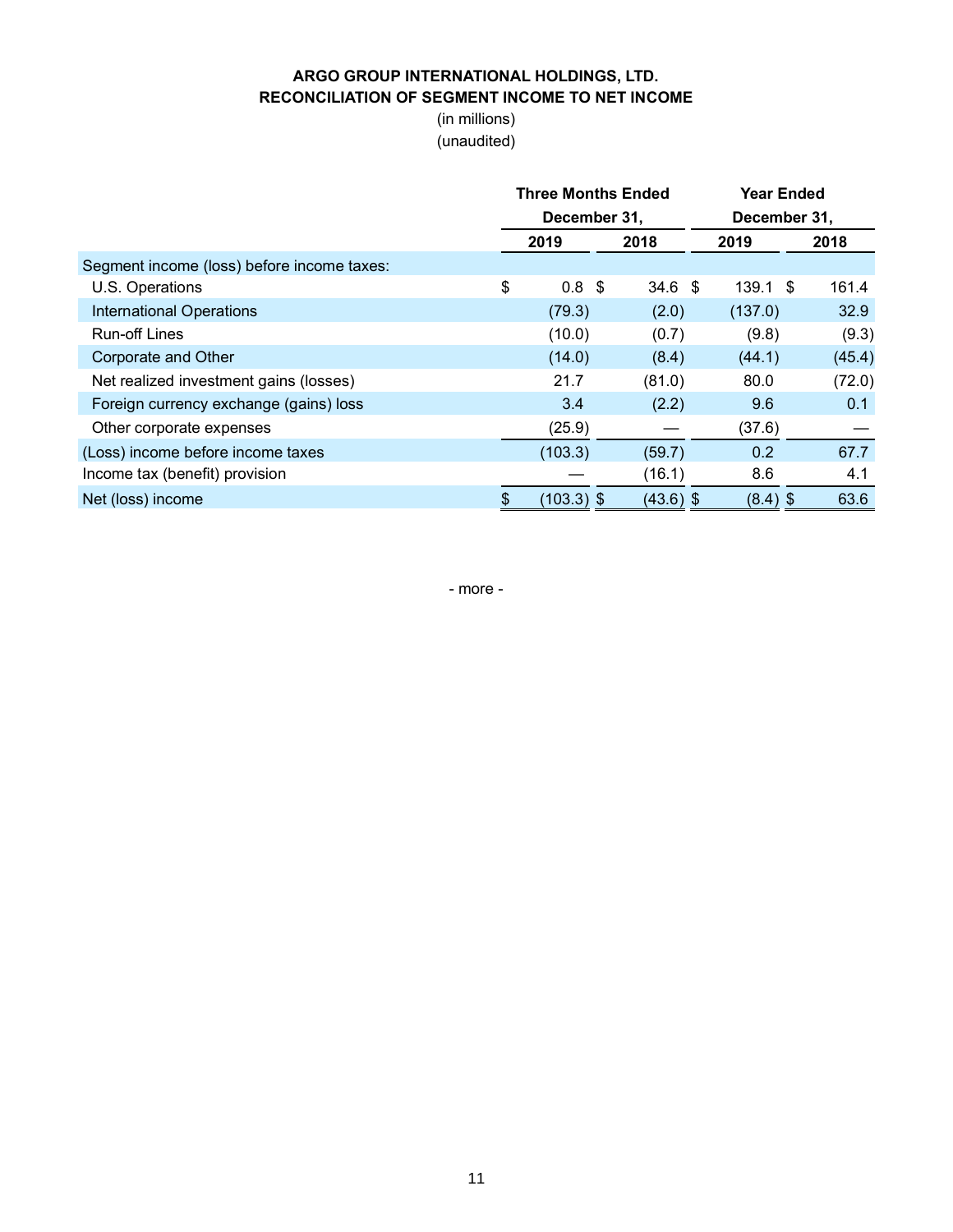### **ARGO GROUP INTERNATIONAL HOLDINGS, LTD. PREMIUMS BY SEGMENT AND LINE OF BUSINESS**

# (in millions) (unaudited)

| <b>U.S. Operations</b> |  |                   |  | Three months ended December 31, 2019 |  |                      |    | Three months ended December 31, 2018 |  |                       |  |                      |  |
|------------------------|--|-------------------|--|--------------------------------------|--|----------------------|----|--------------------------------------|--|-----------------------|--|----------------------|--|
|                        |  | Gross<br>Written  |  | Net<br>Written                       |  | <b>Net</b><br>Earned |    | Gross<br>Written                     |  | <b>Net</b><br>Written |  | <b>Net</b><br>Earned |  |
| Property               |  | 57.6 <sup>°</sup> |  | 33.9 <sup>5</sup>                    |  | 37.4                 | \$ | 58.6 <sup>°</sup>                    |  | $22.2$ \$             |  | 25.6                 |  |
| Liability              |  | 259.7             |  | 144.2                                |  | 166.3                |    | 251.5                                |  | 162.5                 |  | 178.5                |  |
| Professional           |  | 95.8              |  | 54.8                                 |  | 39.3                 |    | 70.4                                 |  | 39.4                  |  | 36.1                 |  |
| Specialty              |  | 52.0              |  | 29.2                                 |  | 28.1                 |    | 46.3                                 |  | 35.4                  |  | 31.1                 |  |
| Total                  |  | 465.1             |  | 262.1                                |  | 271.1                |    | 426.8                                |  | 259.5                 |  | 271.3                |  |

|              | Year ended December 31, 2019 |  |                |  |               |  | Year ended December 31. 2018 |  |                       |  |                             |  |
|--------------|------------------------------|--|----------------|--|---------------|--|------------------------------|--|-----------------------|--|-----------------------------|--|
|              | Gross<br>Written             |  | Net<br>Written |  | Net<br>Earned |  | Gross<br>Written             |  | <b>Net</b><br>Written |  | <b>Net</b><br><b>Earned</b> |  |
| Property     | 284.9 \$                     |  | $146.5$ \$     |  | $137.5$ \$    |  | $252.3$ \$                   |  | $135.9$ \$            |  | 126.4                       |  |
| Liability    | 1.072.6                      |  | 701.3          |  | 700.1         |  | 1.042.3                      |  | 716.1                 |  | 707.1                       |  |
| Professional | 315.9                        |  | 190.9          |  | 158.9         |  | 234.8                        |  | 147.0                 |  | 131.6                       |  |
| Specialty    | 185.9                        |  | 127.4          |  | 123.2         |  | 162.8                        |  | 126.7                 |  | 113.8                       |  |
| Total        | 1,859.3                      |  | ,166.1         |  | .119.7        |  | 1,692.2                      |  | 1,125.7               |  | 1,078.9                     |  |

| <b>International Operations</b> |                  |  | Three months ended December 31, 2019 |  |                   |  | Three months ended December 31, 2018 |  |                       |  |                      |  |
|---------------------------------|------------------|--|--------------------------------------|--|-------------------|--|--------------------------------------|--|-----------------------|--|----------------------|--|
|                                 | Gross<br>Written |  | Net<br>Written                       |  | Net<br>Earned     |  | Gross<br>Written                     |  | <b>Net</b><br>Written |  | <b>Net</b><br>Earned |  |
| Property                        | $59.5$ \$        |  | 32.3 <sup>5</sup>                    |  | 43.8 <sup>5</sup> |  | 87.7 \$                              |  | $41.6$ \$             |  | 54.6                 |  |
| Liability                       | 47.4             |  | 22.8                                 |  | 21.3              |  | 48.8                                 |  | 27.2                  |  | 28.4                 |  |
| Professional                    | 57.2             |  | 34.5                                 |  | 32.6              |  | 48.8                                 |  | 32.5                  |  | 27.3                 |  |
| Specialty                       | 83.5             |  | 47.6                                 |  | 56.9              |  | 89.9                                 |  | 63.7                  |  | 70.8                 |  |
| Total                           | 247.6            |  | 137.2                                |  | 154.6             |  | 275.2                                |  | 165.0                 |  | 181.1                |  |

|              |                  | Year ended December 31, 2019 |                       | Year ended December 31, 2018 |                      |    |                  |  |                       |  |                      |
|--------------|------------------|------------------------------|-----------------------|------------------------------|----------------------|----|------------------|--|-----------------------|--|----------------------|
|              | Gross<br>Written |                              | <b>Net</b><br>Written |                              | <b>Net</b><br>Earned |    | Gross<br>Written |  | <b>Net</b><br>Written |  | <b>Net</b><br>Earned |
| Property     | 504.7            | - \$                         | $153.0$ \$            |                              | 162.9                | -S | $496.6$ \$       |  | 176.7 \$              |  | 210.7                |
| Liability    | 198.0            |                              | 97.0                  |                              | 105.2                |    | 193.7            |  | 107.4                 |  | 100.1                |
| Professional | 208.4            |                              | 120.1                 |                              | 115.3                |    | 190.2            |  | 112.8                 |  | 103.3                |
| Specialty    | 358.6            |                              | 218.0                 |                              | 226.2                |    | 382.2            |  | 242.6                 |  | 238.4                |
| Total        | .269.7           |                              | 588.1                 |                              | 609.6                |    | ,262.7           |  | 639.5                 |  | 652.5                |

| <b>Consolidated</b> |                  |      | Three months ended December 31, 2019 |  |               | Three months ended December 31, 2018 |                  |  |                       |  |                      |  |
|---------------------|------------------|------|--------------------------------------|--|---------------|--------------------------------------|------------------|--|-----------------------|--|----------------------|--|
|                     | Gross<br>Written |      | Net<br>Written                       |  | Net<br>Earned |                                      | Gross<br>Written |  | <b>Net</b><br>Written |  | <b>Net</b><br>Earned |  |
| Property            | 117.1            | - \$ | 66.2 \$                              |  | 81.2          | <b>S</b>                             | $146.3$ \$       |  | 63.8 \$               |  | 80.2                 |  |
| Liability           | 307.2            |      | 167.1                                |  | 187.7         |                                      | 300.3            |  | 189.7                 |  | 206.9                |  |
| Professional        | 153.0            |      | 89.3                                 |  | 71.9          |                                      | 119.2            |  | 71.9                  |  | 63.4                 |  |
| Specialty           | 135.5            |      | 76.8                                 |  | 85.0          |                                      | 136.2            |  | 99.1                  |  | 101.9                |  |
| Total               | 712.8            |      | 399.4                                |  | 425.8         |                                      | 702.0            |  | 424.5                 |  | 452.4                |  |

|              |   |                  | Year ended December 31, 2019 |                | Year ended December 31, 2018 |                      |    |                  |  |                       |  |                      |  |
|--------------|---|------------------|------------------------------|----------------|------------------------------|----------------------|----|------------------|--|-----------------------|--|----------------------|--|
|              |   | Gross<br>Written |                              | Net<br>Written |                              | <b>Net</b><br>Earned |    | Gross<br>Written |  | <b>Net</b><br>Written |  | <b>Net</b><br>Earned |  |
| Property     | S | 789.6 \$         |                              | $299.5$ \$     |                              | 300.4                | \$ | 748.9 \$         |  | $312.6$ \$            |  | 337.1                |  |
| Liability    |   | 1.270.8          |                              | 798.5          |                              | 805.5                |    | 1.236.3          |  | 823.8                 |  | 807.5                |  |
| Professional |   | 524.3            |                              | 311.0          |                              | 274.2                |    | 425.0            |  | 259.8                 |  | 234.9                |  |
| Specialty    |   | 544.5            |                              | 345.4          |                              | 349.4                |    | 545.0            |  | 369.3                 |  | 352.2                |  |
| Total        |   | 3,129.2          |                              | .754.4         |                              | 1,729.5              |    | 2,955.2          |  | 1,765.5               |  | 1,731.7              |  |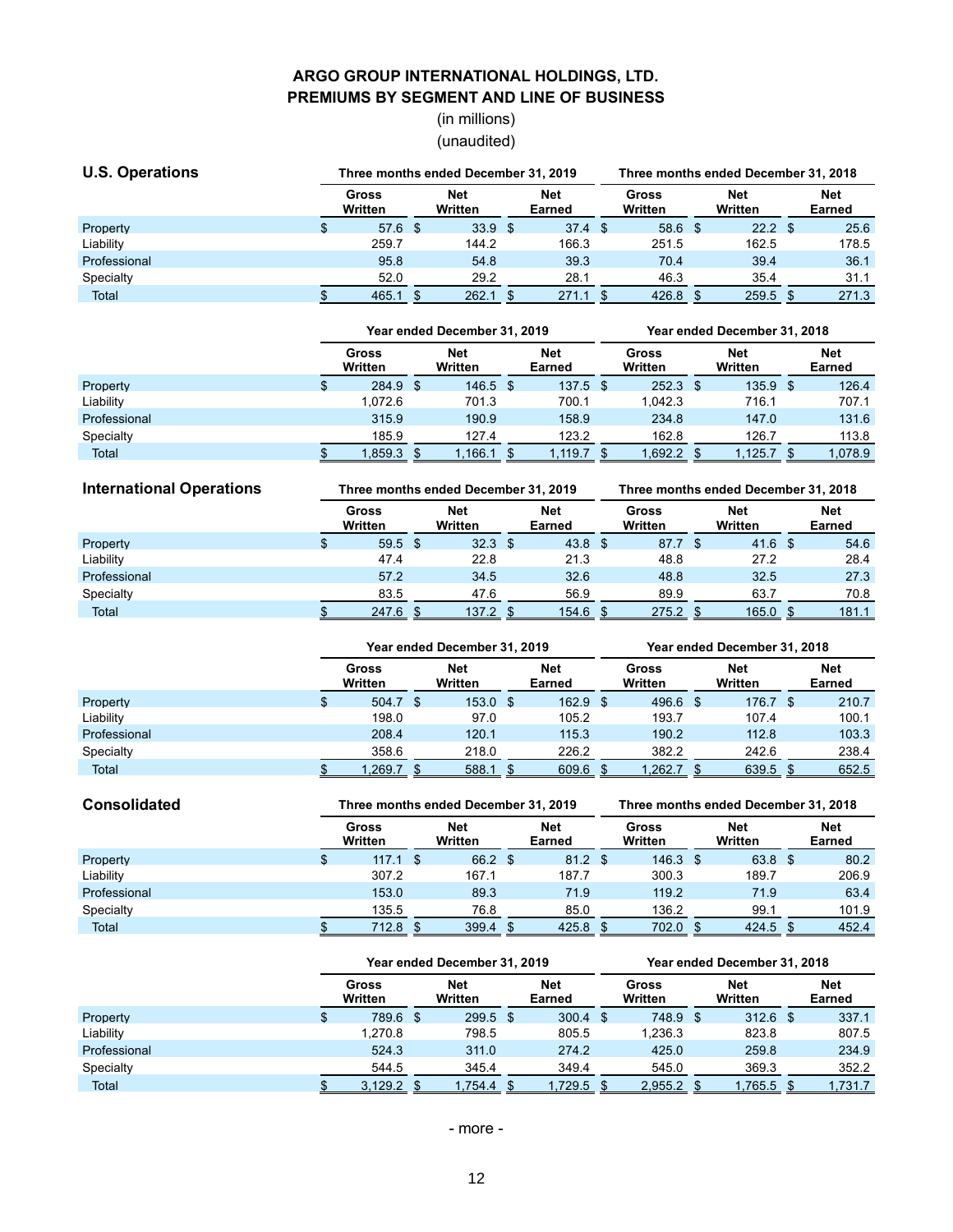### **ARGO GROUP INTERNATIONAL HOLDINGS, LTD. COMPONENTS OF NET INVESTMENT INCOME CONSOLIDATED**

(in millions)

(unaudited)

|                                                             | <b>Three Months Ended</b> |  |                   | <b>Year Ended</b> |            |  |       |  |  |  |
|-------------------------------------------------------------|---------------------------|--|-------------------|-------------------|------------|--|-------|--|--|--|
|                                                             | December 31,              |  | December 31,      |                   |            |  |       |  |  |  |
|                                                             | 2019                      |  | 2018              |                   | 2019       |  | 2018  |  |  |  |
| Net investment income, excluding alternative<br>investments | \$<br>33.7 \$             |  | $30.3 \text{ } $$ |                   | $131.2$ \$ |  | 113.3 |  |  |  |
| Alternative investments                                     | 0.5                       |  | (0.9)             |                   | 19.9       |  | 19.8  |  |  |  |
| Total net investment income                                 | $34.2 \text{ } $$         |  | 29.4              |                   | 151.1      |  | 133.1 |  |  |  |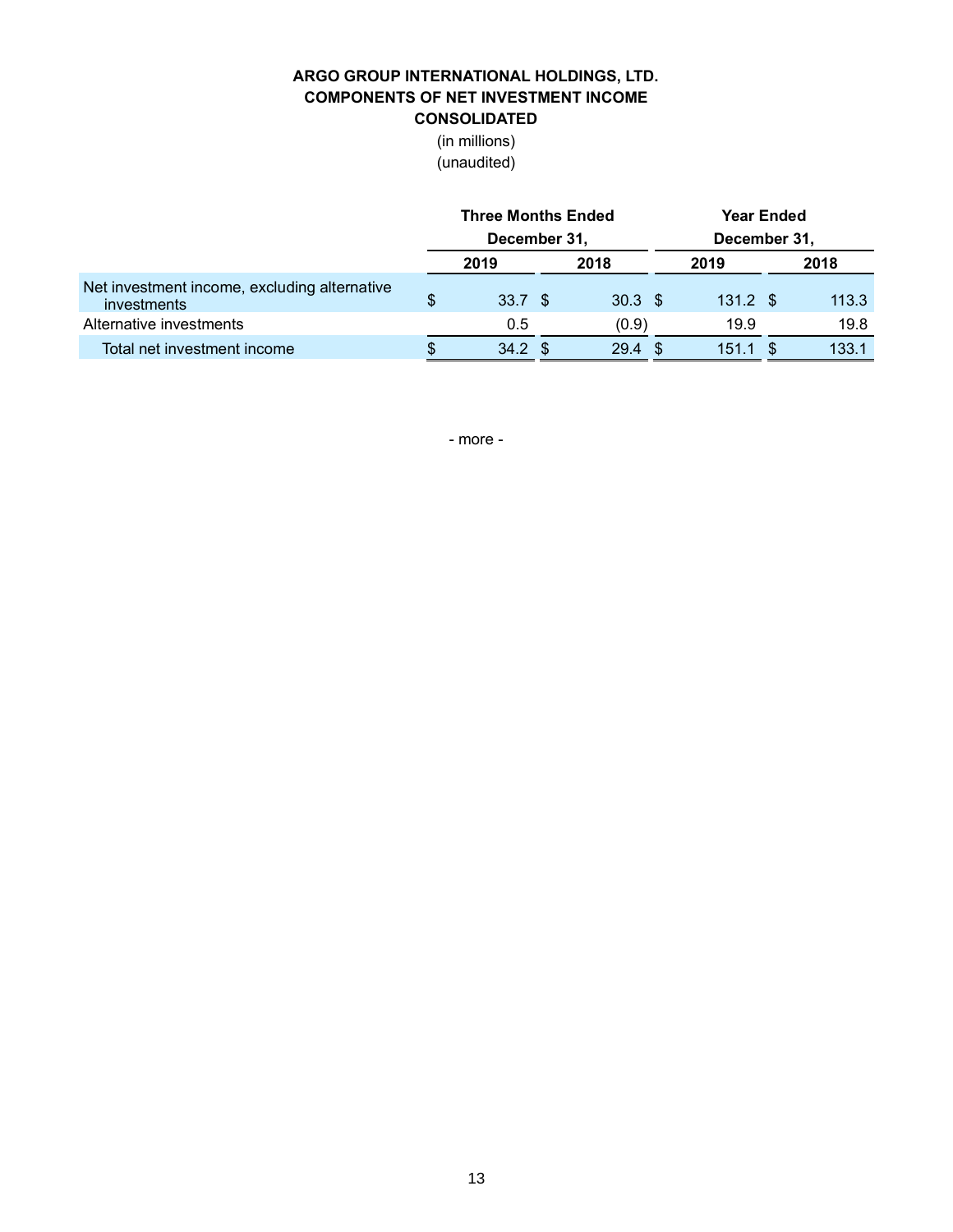### **ARGO GROUP INTERNATIONAL HOLDINGS, LTD. SHAREHOLDER RETURN ANALYSIS**

(in millions, except per share data) (unaudited)

|                                                                            |     | <b>Three Months Ended</b> |                |           |                         | <b>Year Ended</b> |    |           |
|----------------------------------------------------------------------------|-----|---------------------------|----------------|-----------|-------------------------|-------------------|----|-----------|
|                                                                            |     | December 31,              |                |           |                         | December 31,      |    |           |
|                                                                            |     | 2019                      |                | 2018      |                         | 2019              |    | 2018      |
| Net (loss) income                                                          | \$  | (103.3)                   | $\mathfrak{S}$ | (43.6)    | $\sqrt[6]{\frac{1}{2}}$ | (8.4)             | \$ | 63.6      |
| Adjusted operating (loss) income (1)                                       |     | (73.9)                    |                | 18.8      |                         | (30.8)            |    | 111.7     |
|                                                                            |     |                           |                |           |                         |                   |    |           |
| Shareholders' Equity - Beginning of period                                 |     | \$1,893.4                 |                | \$1,818.1 |                         | \$1,746.7         |    | \$1,819.7 |
| Shareholders' Equity - End of period                                       |     | 1,781.1                   |                | 1,746.7   |                         | 1,781.1           |    | 1,746.7   |
| Average Shareholders' Equity                                               |     | \$1,837.3                 |                | \$1,782.4 |                         | \$1,763.9         |    | \$1,783.2 |
|                                                                            |     |                           |                |           |                         |                   |    |           |
| Shares outstanding - End of period                                         |     | 34.382                    |                | 33.961    |                         | 34.382            |    | 33.961    |
|                                                                            |     |                           |                |           |                         |                   |    |           |
| Book value per share                                                       | \$. | 51.80                     | \$             | 51.43     | \$                      | 51.80             | \$ | 51.43     |
| Cash dividends paid per share during 2019                                  |     | 0.31                      |                |           |                         | 1.24              |    |           |
| Book value per share, December 31, 2019 - including cash<br>dividends paid | \$  | 52.11                     |                |           | \$                      | 53.04             |    |           |
|                                                                            |     |                           |                |           |                         |                   |    |           |
| Book value per share, prior period (2)                                     | \$  | 55.18                     |                |           | \$                      | 51.43             |    |           |
| Change in book value per share during 2019 (2)                             |     | (5.6)%                    |                |           |                         | 3.1%              |    |           |
|                                                                            |     |                           |                |           |                         |                   |    |           |
| Annualized return on average shareholders' equity                          |     | $(22.5)\%$                |                | (9.8)%    |                         | (0.5)%            |    | 3.6%      |
| Annualized adjusted operating return on average<br>shareholders' equity    |     | (16.1)%                   |                | 4.2 %     |                         | (1.7)%            |    | 6.3%      |

(1) For the purpose of calculating Adjusted Operating Income, assumed tax rates of 15% and 20% were used for the 2019 and 2018 periods, respectively.

(2) The percentage change in book value per share is calculated by including cash dividends of \$0.31 per share and \$1.24 per share paid to shareholders during the three months and year ended December 31, 2019, respectively. This adjusted amount (Book value per share, including dividends) is then compared to the book value per share as of September 30, 2019 and December 31, 2018, respectively, to determine the change for the three months and year ended December 31, 2019.

#### **ABOUT ARGO GROUP INTERNATIONAL HOLDINGS, LTD.**

Argo Group International Holdings, Ltd. (NYSE: ARGO), is an underwriter of specialty insurance and reinsurance products in the property and casualty market. Argo Group offers a full line of products and services designed to meet the unique coverage and claims handling needs of businesses in two primary segments: U.S. Operations and International Operations. Argo Group's insurance subsidiaries are A.M. Best-rated "A" (Excellent), and Argo Group's U.S. insurance subsidiaries are Standard and Poor's-rated "A-" (Strong). More information on Argo Group and its subsidiaries is available at [www.argolimited.com](file:///C:/Users/mwebb/AppData/Local/Microsoft/Windows/INetCache/Content.Outlook/66TUU996/www.argolimited.com).

#### **FORWARD-LOOKING STATEMENTS**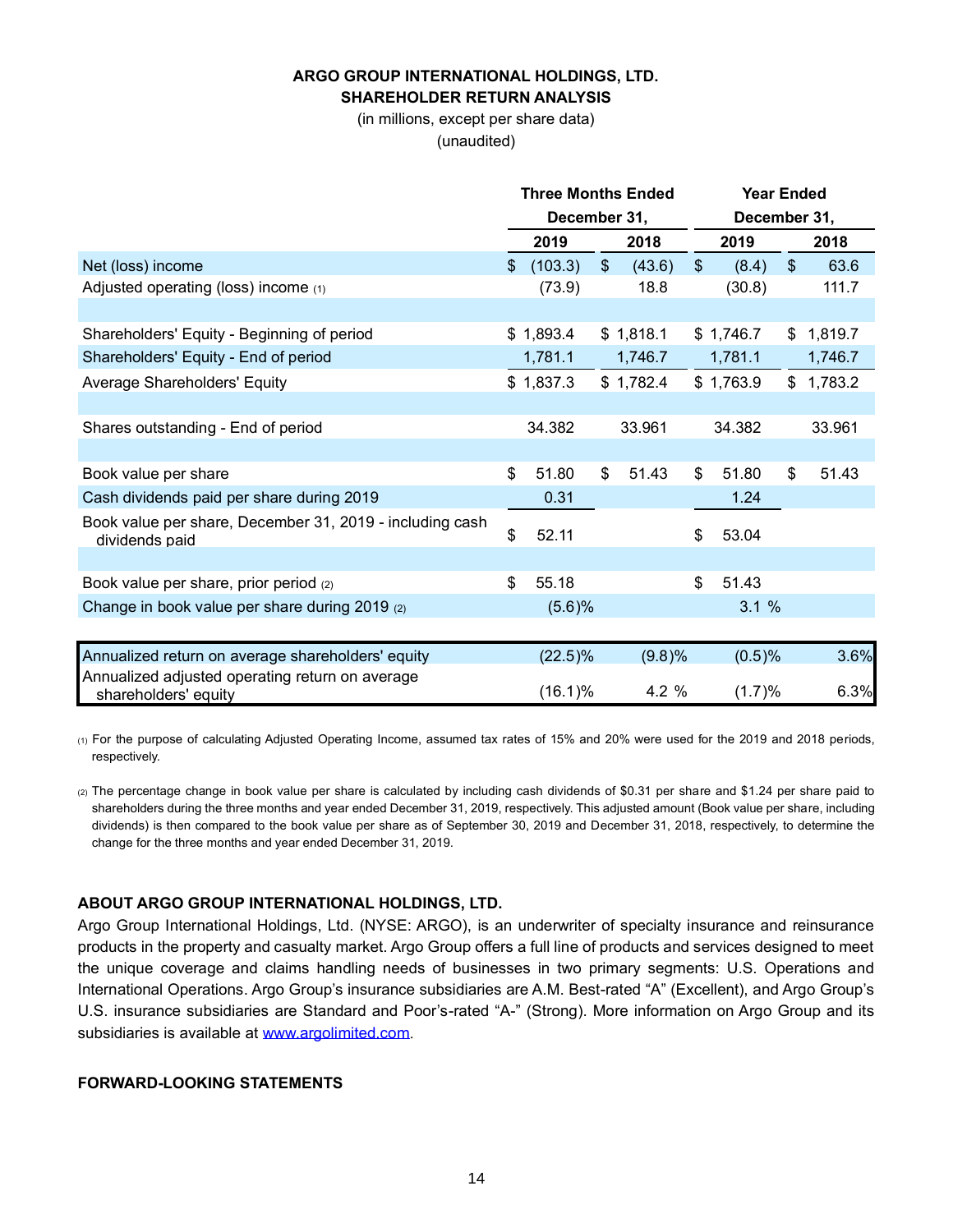This press release may include forward-looking statements, both with respect to Argo Group and its industry, that reflect our current views with respect to future events and financial performance. These statements are made pursuant to the safe harbor provisions of the Private Securities Litigation Reform Act of 1995. Forward-looking statements include all statements that do not relate solely to historical or current facts, and can be identified by the use of words such as "expect," "intend," "plan," "believe," "do not believe," "aim," "project," "anticipate," "seek," "will," "likely," "assume," "estimate," "may," "continue," "guidance," "objective," "outlook," "trends," "future," "could," "would," "should," "target," "on track" and similar expressions of a future or forward-looking nature. All forward-looking statements address matters that involve risks and uncertainties, many of which are beyond Argo Group's control. Accordingly, there are or will be important factors that could cause actual results to differ materially from those indicated in such statements and, therefore, you should not place undue reliance on any such statements. We believe that these factors include, but are not limited to, the following: 1) unpredictability and severity of catastrophic events; 2) rating agency actions; 3) adequacy of our risk management and loss limitation methods; 4) cyclicality of demand and pricing in the insurance and reinsurance markets; 5) statutory or regulatory developments including tax policy, reinsurance and other regulatory matters; 6) our ability to implement our business strategy; 7) adequacy of our loss reserves; 8) continued availability of capital and financing; 9) retention of key personnel; 10) competition; 11) potential loss of business from one or more major insurance or reinsurance brokers; 12) our ability to implement, successfully and on a timely basis, complex infrastructure, distribution capabilities, systems, procedures and internal controls, and to develop accurate actuarial data to support the business and regulatory and reporting requirements; 13) general economic and market conditions (including inflation, volatility in the credit and capital markets, interest rates and foreign currency exchange rates); 14) the integration of Ariel Re and other businesses we may acquire or new business ventures we may start; 15) the effect on our investment portfolios of changing financial market conditions including inflation, interest rates, liquidity and other factors; 16) acts of terrorism or outbreak of war; 17) availability of reinsurance and retrocessional coverage, as well as management's response to any of the aforementioned factors and; 18) costs associated with shareholder activism and the independent directors' review of governance and compensation matters.

In addition, any estimates relating to loss events involve the exercise of considerable judgment and reflect a combination of ground-up evaluations, information available to date from brokers and cedents, market intelligence, initial tentative loss reports and other sources. The actuarial range of reserves and management's best estimate is based on our then current state of knowledge including explicit and implicit assumptions relating to the pattern of claim development, the expected ultimate settlement amount, inflation and dependencies between lines of business. Our internal capital model is used to consider the distribution for reserving risk around this best estimate and predict the potential range of outcomes. However, due to the complexity of factors contributing to the losses and the preliminary nature of the information used to prepare these estimates, there can be no assurance that Argo Group's ultimate losses will remain within the stated amount.

The foregoing review of important factors should not be construed as exhaustive and should be read in conjunction with the other cautionary statements that are included herein and elsewhere, including the risk factors included in our most recent reports on Form 10-K and Form 10-Q and other documents of Argo Group on file with or furnished to the U.S. Securities and Exchange Commission ("SEC"). Any forward-looking statements made in this press release are qualified by these cautionary statements, and there can be no assurance that the actual results or developments anticipated by Argo Group will be realized or, even if substantially realized, that they will have the expected consequences to, or effects on, Argo Group or its business or operations. Except as required by law, Argo Group undertakes no obligation to update publicly or revise any forward-looking statement, whether as a result of new information, future developments or otherwise.

#### **NON-GAAP FINANCIAL MEASURES**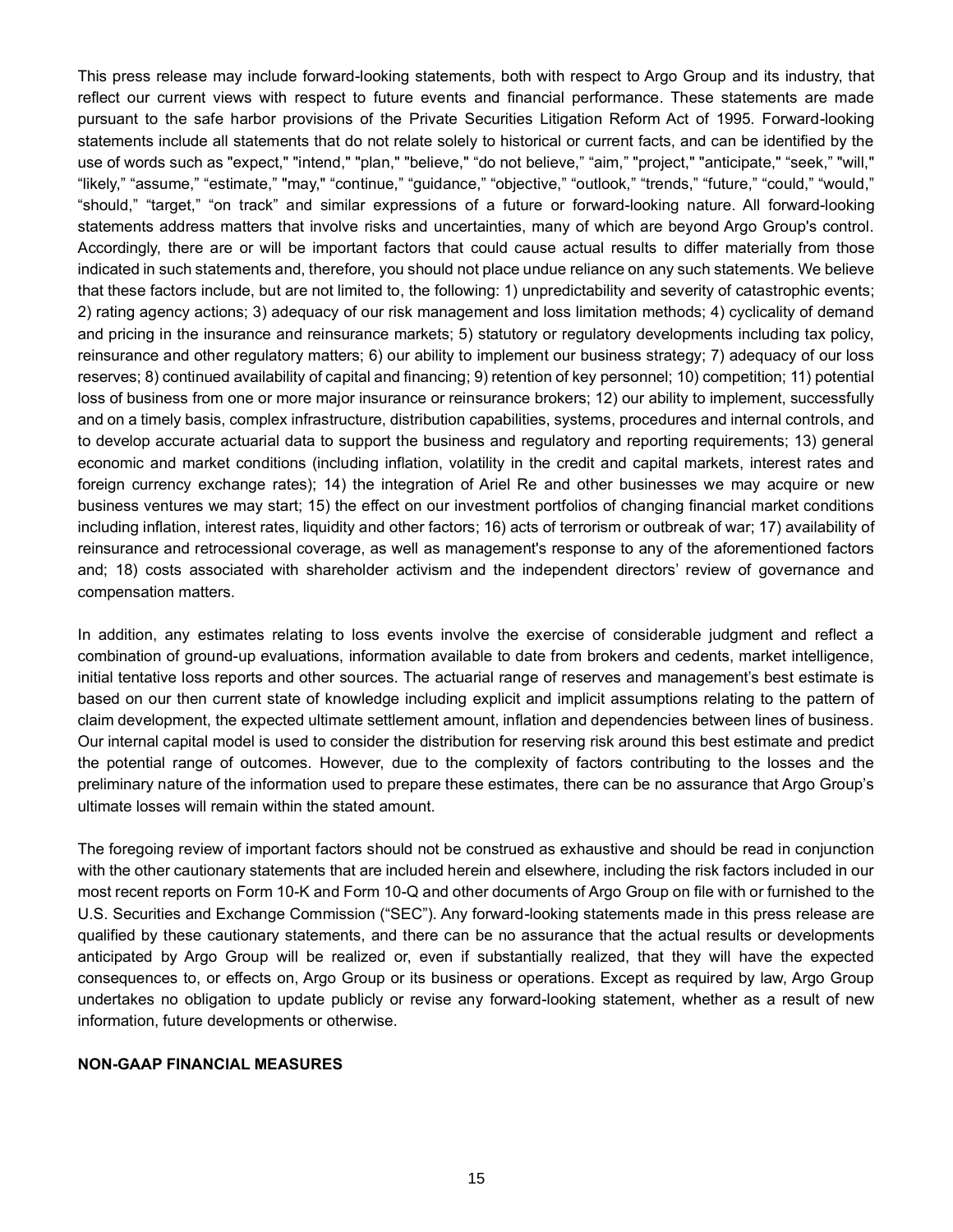In presenting the Company's results, management has included and discussed in this press release certain nongenerally accepted accounting principles ("non-GAAP") financial measures within the meaning of Regulation G as promulgated by the U.S. Securities and Exchange Commission. Management believes that these non-GAAP measures, which may be defined differently by other companies, better explain the Company's results of operations in a manner that allows for a more complete understanding of the underlying trends in the Company's business. However, these measures should not be viewed as a substitute for those determined in accordance with generally accepted accounting principles ("U.S. GAAP").

"Underwriting income" is an internal performance measure used in the management of the Company's operations and represents the net amount earned from underwriting activities (net premiums earned less underwriting expenses and claims incurred). Although this measure of profit (loss) does not replace net income (loss) computed in accordance with U.S. GAAP as a measure of profitability, management uses this measure of profit (loss) to focus our reporting segments on generating underwriting income. The Company presents Underwriting income as a measure that is commonly recognized as a standard of performance by investors, analysts, rating agencies and other users of its financial information.

"Current accident year ex-CAT combined ratio" and the "Current accident year ex-CAT loss ratio" are internal measures used by the management of the Company to evaluate the performance of its' underwriting activity and represents the net amount of underwriting income excluding catastrophe-related charges (impacts to both premiums and losses), the impact of changes to prior year loss reserves and other one-time items that would impact expenses or net earned premiums. Although this measure does not replace the combined ratio it provides management with a view of the quality of earnings generated by underwriting activity for the current accident year.

"Adjusted operating income" is an internal performance measure used in the management of the Company's operations and represents after-tax (at assumed effective tax rates of 15% for 2019 and 20% for 2018) operational results excluding, as applicable, net realized investment gains or losses, net foreign exchange gain or loss, and other similar non-recurring items. The Company excludes net realized investment gains or losses, net foreign exchange gain or loss, and other similar non-recurring items from the calculation of adjusted operating income because these amounts are influenced by and fluctuate in part, by market conditions and other factors that are outside of management's control. Given the unique and non-recurring nature of the events that gave rise to such charges and costs, "impairment of goodwill" and "other corporate expenses", which include certain costs associated with recent proxy solicitation and related activities, including the independent directors' review of certain governance and compensation matters, costs associated with the separation of our former chief executive officer, losses and impairments of certain assets that were disposed of, or held for sale, and costs associated with the cancellation of certain sponsorship and marketing services, are not considered part of Adjusted Operating Income.

In addition to presenting net income determined in accordance with U.S. GAAP, the Company believes that showing adjusted operating income enables investors, analysts, rating agencies and other users of the Company's financial information to more easily analyze our results of operations and underlying business performance. Adjusted operating income should not be viewed as a substitute for U.S. GAAP net income.

"Annualized return on average shareholders' equity" ("ROAE") is calculated using average shareholders' equity. In calculating ROAE, the net income available to shareholders for the period is multiplied by the number of periods in a calendar year to arrive at annualized net income available to shareholders. The Company presents ROAE as a measure that is commonly recognized as a standard of performance by investors, analysts, rating agencies and other users of its financial information.

"Annualized adjusted operating return on average shareholders' equity" is calculated using adjusted operating income (as defined above and annualized in the manner described for net income (loss) available to shareholders under ROAE above) and average shareholders' equity.